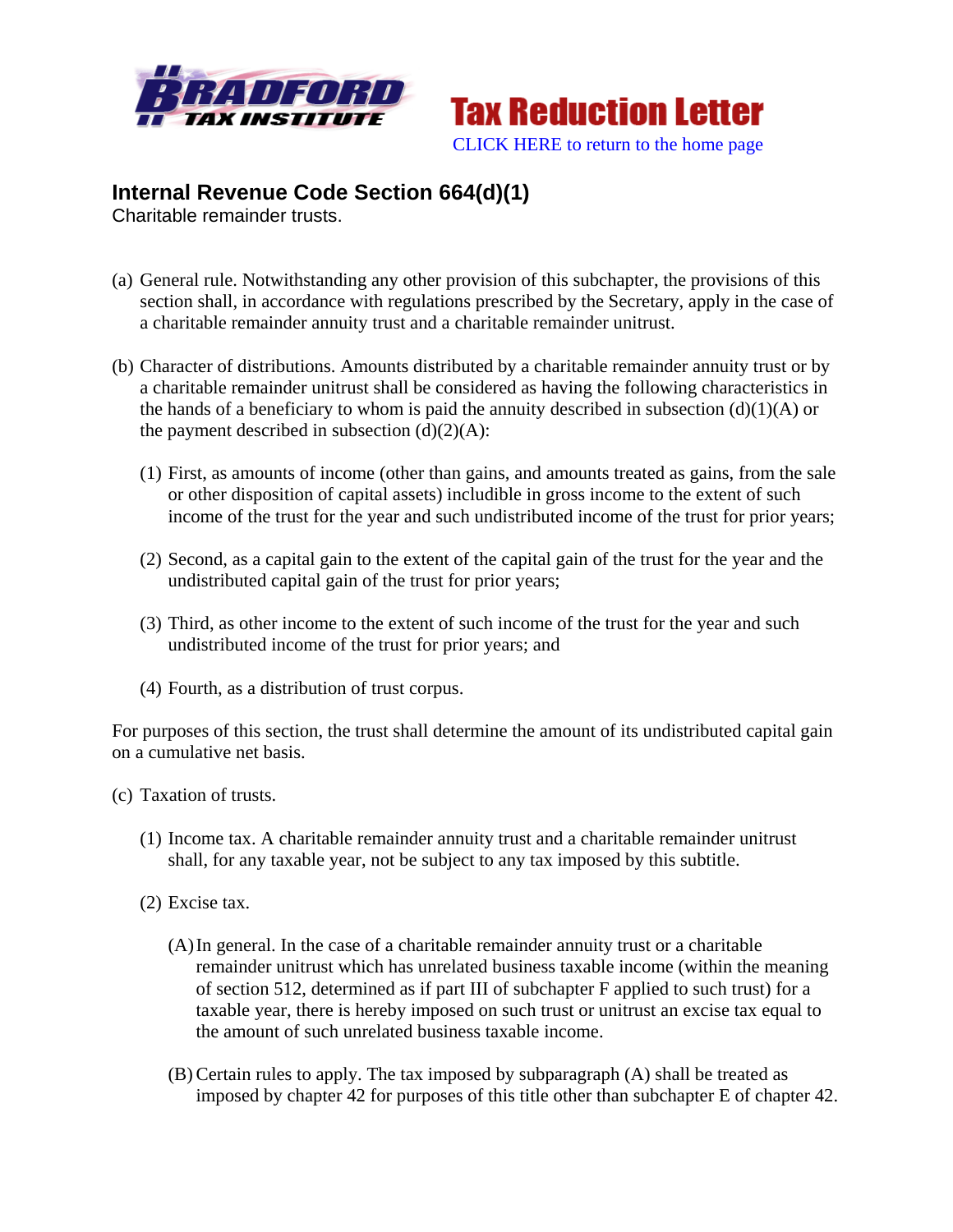- (C) Tax Court proceedings. For purposes of this paragraph, the references in section  $6212(c)(1)$  to section 4940 shall be deemed to include references to this paragraph.
- (d) Definitions.
	- (1) Charitable remainder annuity trust. For purposes of this section, a charitable remainder annuity trust is a trust—
		- (A)from which a sum certain (which is not less than 5 percent nor more than 50 percent of the initial net fair market value of all property placed in trust) is to be paid, not less often than annually, to one or more persons (at least one of which is not an organization described in section 170(c) and, in the case of individuals, only to an individual who is living at the time of the creation of the trust) for a term of years (not in excess of 20 years) or for the life or lives of such individual or individuals,
		- (B) from which no amount other than the payments described in subparagraph (A) and other than qualified gratuitous transfers described in subparagraph (C) may be paid to or for the use of any person other than an organization described in section 170(c),
		- (C) following the termination of the payments described in subparagraph (A), the remainder interest in the trust is to be transferred to, or for the use of, an organization described in section 170(c) or is to be retained by the trust for such a use or, to the extent the remainder interest is in qualified employer securities (as defined in subsection  $(g)(4)$ , all or part of such securities are to be transferred to an employee stock ownership plan (as defined in section  $4975(e)(7)$ ) in a qualified gratuitous transfer (as defined by subsection (g)), and
		- (D)the value (determined under section 7520) of such remainder interest is at least 10 percent of the initial net fair market value of all property placed in the trust.
	- (2) Charitable remainder unitrust. For purposes of this section, a charitable remainder unitrust is a trust—
		- (A)from which a fixed percentage (which is not less than 5 percent nor more than 50 percent) of the net fair market value of its assets, valued annually, is to be paid, not less often than annually, to one or more persons (at least one of which is not an organization described in section 170(c) and, in the case of individuals, only to an individual who is living at the time of the creation of the trust) for a term of years (not in excess of 20 years) or for the life or lives of such individual or individuals,
		- (B) from which no amount other than the payments described in subparagraph (A) and other than qualified gratuitous transfers described in subparagraph (C) may be paid to or for the use of any person other than an organization described in section  $170(c)$ ,
		- (C) following the termination of the payments described in subparagraph (A), the remainder interest in the trust is to be transferred to, or for the use of, an organization described in section 170(c) or is to be retained by the trust for such a use or, to the extent the remainder interest is in qualified employer securities (as defined in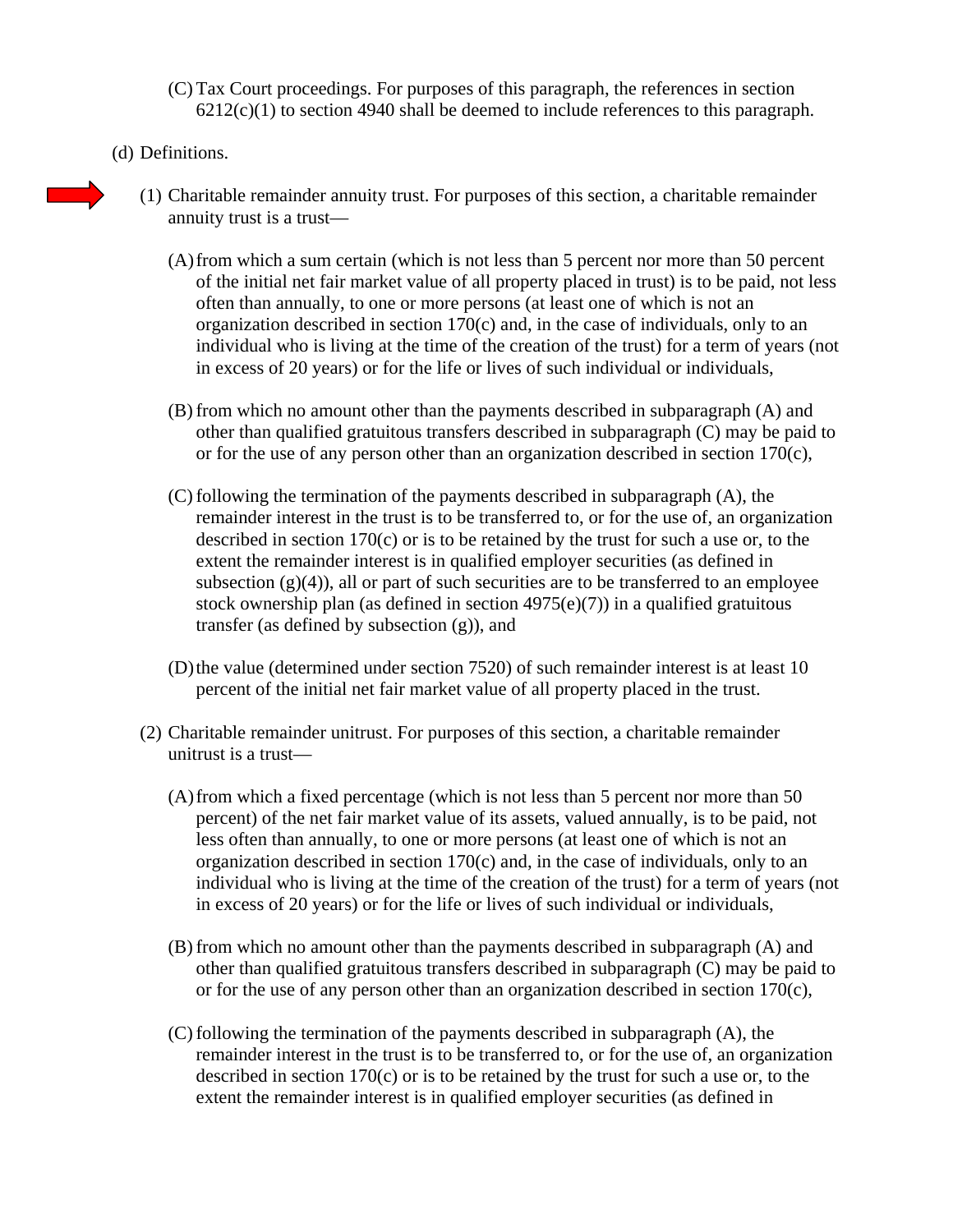subsection  $(g)(4)$ , all or part of such securities are to be transferred to an employee stock ownership plan (as defined in section  $4975(e)(7)$ ) in a qualified gratuitous transfer (as defined by subsection (g)), and

- (D)with respect to each contribution of property to the trust, the value (determined under section 7520) of such remainder interest in such property is at least 10 percent of the net fair market value of such property as of the date such property is contributed to the trust.
- (3) Exception. Notwithstanding the provisions of paragraphs  $(2)(A)$  and  $(B)$ , the trust instrument may provide that the trustee shall pay the income beneficiary for any year—
	- (A)the amount of the trust income, if such amount is less than the amount required to be distributed under paragraph (2)(A), and
	- (B) any amount of the trust income which is in excess of the amount required to be distributed under paragraph  $(2)(A)$ , to the extent that (by reason of subparagraph  $(A)$ ) the aggregate of the amounts paid in prior years was less than the aggregate of such required amounts.
- (4) Severance of certain additional contributions. If—
	- (A) any contribution is made to a trust which before the contribution is a charitable remainder unitrust, and
	- (B)such contribution would (but for this paragraph) result in such trust ceasing to be a charitable unitrust by reason of paragraph (2)(D),

such contribution shall be treated as a transfer to a separate trust under regulations prescribed by the Secretary.

- (e) Valuation for purposes of charitable contribution. For purposes of determining the amount of any charitable contribution, the remainder interest of a charitable remainder annuity trust or charitable remainder unitrust shall be computed on the basis that an amount equal to 5 percent of the net fair market value of its assets (or a greater amount, if required under the terms of the trust instrument) is to be distributed each year.
- (f) Certain contingencies permitted.
	- (1) General rule. If a trust would, but for a qualified contingency, meet the requirements of paragraph  $(1)(A)$  or  $(2)(A)$  of subsection (d), such trust shall be treated as meeting such requirements.
	- (2) Value determined without regard to qualified contingency. For purposes of determining the amount of any charitable contribution (or the actuarial value of any interest), a qualified contingency shall not be taken into account.
	- (3) Qualified contingency. For purposes of this subsection, the term "qualified contingency" means any provision of a trust which provides that, upon the happening of a contingency,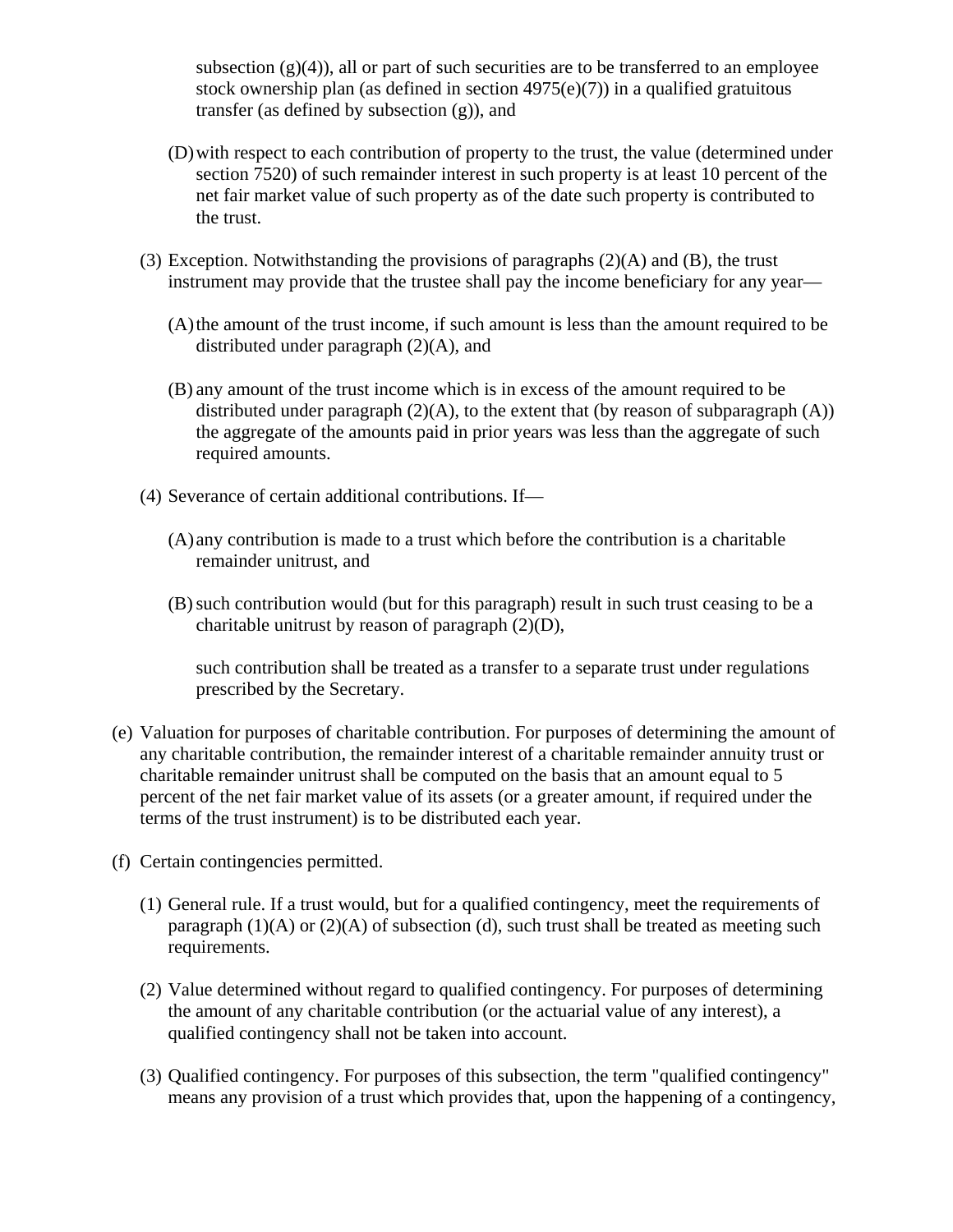the payments described in paragraph  $(1)(A)$  or  $(2)(A)$  of subsection (d) (as the case may be) will terminate not later than such payments would otherwise terminate under the trust.

- (g) Qualified gratuitous transfer of qualified employer securities.
	- (1) In general. For purposes of this section, the term "qualified gratuitous transfer" means a transfer of qualified employer securities to an employee stock ownership plan (as defined in section  $4975(e)(7)$  but only to the extent that—
		- (A)the securities transferred previously passed from a decedent dying before January 1, 1999, to a trust described in paragraph (1) or (2) of subsection (d),
		- (B) no deduction under section 404 is allowable with respect to such transfer,
		- $(C)$  such plan contains the provisions required by paragraph  $(3)$ ,
		- (D)such plan treats such securities as being attributable to employer contributions but without regard to the limitations otherwise applicable to such contributions under section 404, and
		- (E) the employer whose employees are covered by the plan described in this paragraph files with the Secretary a verified written statement consenting to the application of sections 4978 and 4979A with respect to such employer.
	- (2) Exception. The term "qualified gratuitous transfer" shall not include a transfer of qualified employer securities to an employee stock ownership plan unless—
		- (A)such plan was in existence on August 1, 1996,
		- (B) at the time of the transfer, the decedent and members of the decedent's family (within the meaning of section  $2032A(e)(2)$  own (directly or through the application of section 318(a)) no more than 10 percent of the value of the stock of the corporation referred to in paragraph (4), and
		- (C) immediately after the transfer, such plan owns (after the application of section  $318(a)(4)$ ) at least 60 percent of the value of the outstanding stock of the corporation.
	- (3) Plan requirements. A plan contains the provisions required by this paragraph if such plan provides that—
		- (A)the qualified employer securities so transferred are allocated to plan participants in a manner consistent with section  $401(a)(4)$ ,
		- (B) plan participants are entitled to direct the plan as to the manner in which such securities which are entitled to vote and are allocated to the account of such participant are to be voted,
		- (C) an independent trustee votes the securities so transferred which are not allocated to plan participants,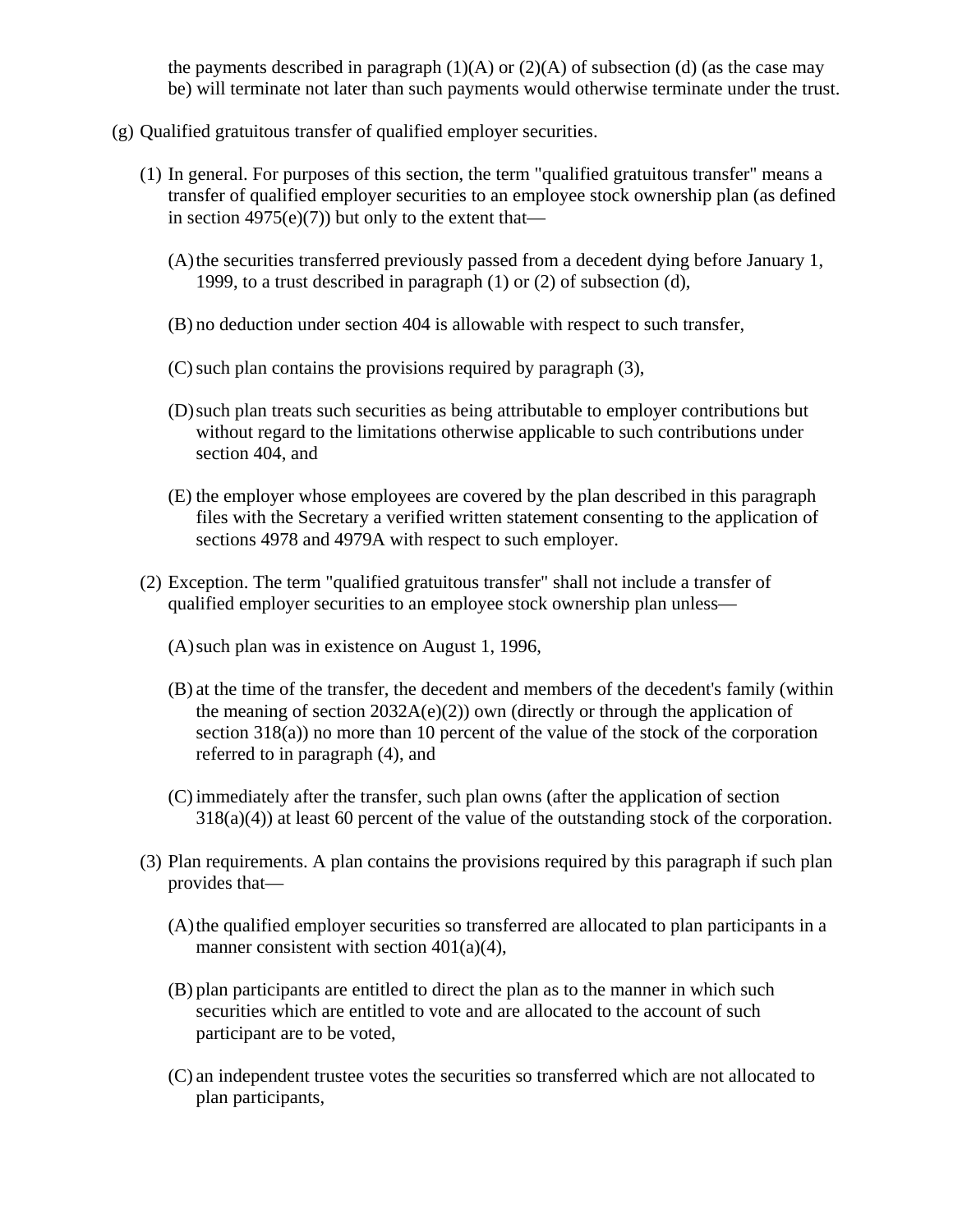- (D) each participant who is entitled to a distribution from the plan has the rights described in subparagraphs  $(A)$  and  $(B)$  of section 409 $(h)(1)$ ,
- (E) such securities are held in a suspense account under the plan to be allocated each year, up to the applicable limitation under paragraph (7) (determined on the basis of fair market value of securities when allocated to participants), after first allocating all other annual additions for the limitation year, up to the limitations under sections 415(c) and (e), and
- (F) on termination of the plan, all securities so transferred which are not allocated to plan participants as of such termination are to be transferred to, or for the use of, an organization described in section 170(c).

For purposes of the preceding sentence, the term "independent trustee" means any trustee who is not a member of the family (within the meaning of section  $2032A(e)(2)$  of the decedent or a 5-percent shareholder. A plan shall not fail to be treated as meeting the requirements of section 401(a) by reason of meeting the requirements of this subsection.

- (4) Qualified employer securities. For purposes of this section, the term "qualified employer securities" means employer securities (as defined in section 409(l)) which are issued by a domestic corporation—
	- (A)which has no outstanding stock which is readily tradable on an established securities market, and
	- (B) which has only 1 class of stock.
- (5) Treatment of securities allocated by employee stock ownership plan to persons related to decedent or 5-percent shareholders.
	- (A)In general. If any portion of the assets of the plan attributable to securities acquired by the plan in a qualified gratuitous transfer are allocated to the account of—
		- (i) any person who is related to the decedent (within the meaning of section  $267(b)$ ) or a member of the decedent's family (within the meaning of section  $2032A(e)(2)$ , or
		- (ii) any person who, at the time of such allocation or at any time during the 1-year period ending on the date of the acquisition of qualified employer securities by the plan, is a 5-percent shareholder of the employer maintaining the plan,

the plan shall be treated as having distributed (at the time of such allocation) to such person or shareholder the amount so allocated.

(B) 5-Percent shareholder. For purposes of subparagraph (A), the term "5-percent shareholder" means any person who owns (directly or through the application of section 318(a)) more than 5 percent of the outstanding stock of the corporation which